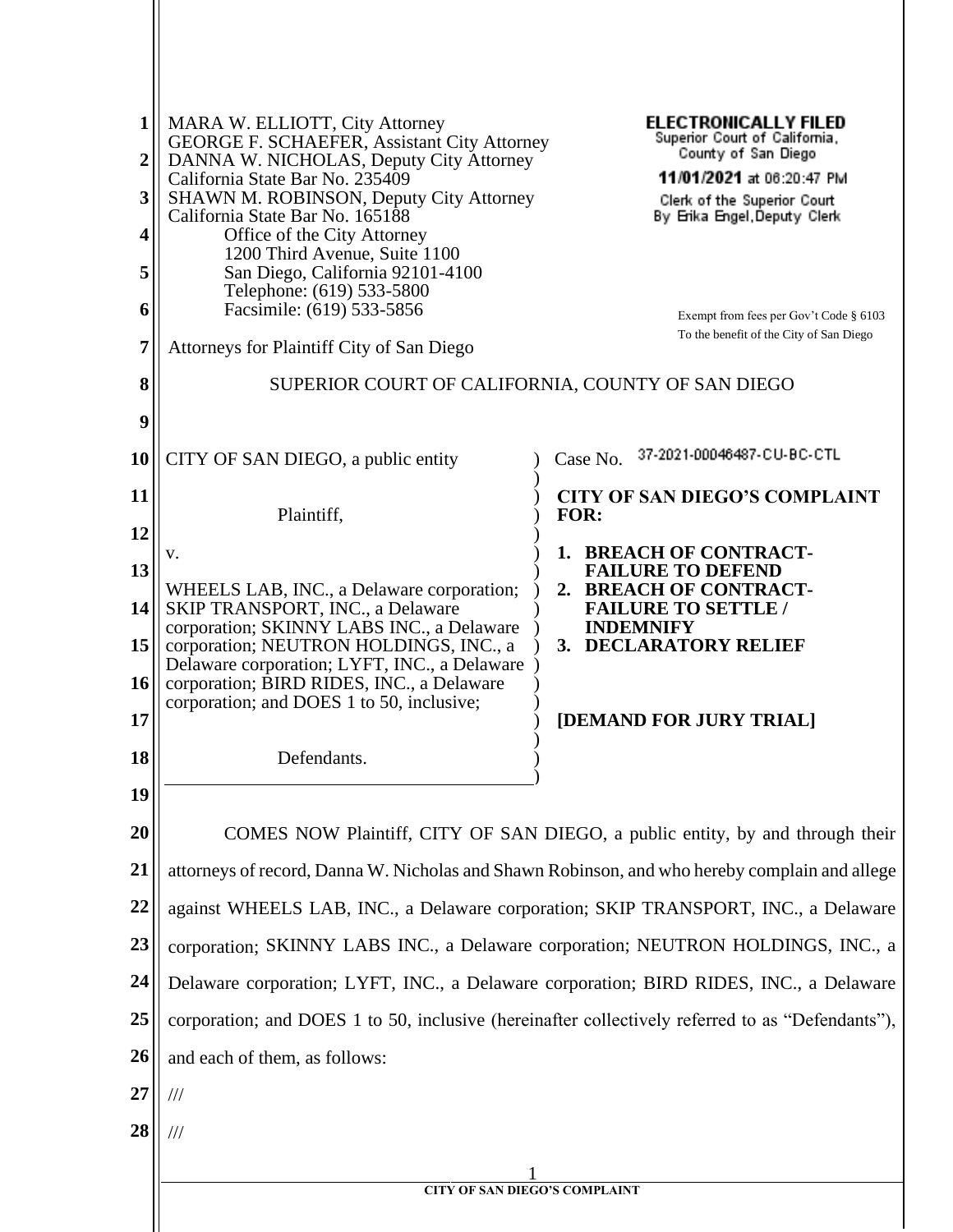| $\mathbf{1}$            | <b>THE PARTIES</b>                                                                                     |  |
|-------------------------|--------------------------------------------------------------------------------------------------------|--|
| $\boldsymbol{2}$        | 1.<br>Plaintiff, CITY OF SAN DIEGO (hereinafter "Plaintiff" or "City") is informed and                 |  |
| 3                       | believes, and on that basis alleges, that Plaintiff, at all times mentioned herein was a charter CITY, |  |
| $\overline{\mathbf{4}}$ | organized and existing under the laws of the State of California.                                      |  |
| 5                       | 2.<br>Plaintiff is informed and believes, and thereon alleges, that at all times relevant to           |  |
| 6                       | the subject matter of this litigation, WHEELS LAB, INC. (hereinafter "WHEELS") was and is a            |  |
| 7                       | Delaware corporation duly authorized to conduct business in the state of California.                   |  |
| 8                       | 3.<br>Plaintiff is informed and believes, and thereon alleges, that at all times relevant to           |  |
| $\boldsymbol{9}$        | the subject matter of this litigation, SKIP TRANSPORT, INC. (hereinafter "SKIP") was and is a          |  |
| 10                      | Delaware corporation duly authorized to conduct business in the state of California.                   |  |
| 11                      | 4.<br>Plaintiff is informed and believes, and thereon alleges, that at all times relevant to           |  |
| 12                      | the subject matter of this litigation, SKINNY LABS INC. (hereinafter "SKINNY") was and is a            |  |
| 13                      | Delaware corporation duly authorized to conduct business in the state of California. On                |  |
| 14                      | information and belief, SKINNY conducted business under the fictitious business name "Spin."           |  |
| 15                      | 5.<br>Plaintiff is informed and believes, and thereon alleges, that at all times relevant to           |  |
| 16                      | the subject matter of this litigation, NEUTRON HOLDINGS, INC. (hereinafter "NEUTRON")                  |  |
| 17                      | was and is a Delaware corporation duly authorized to conduct business in the state of California.      |  |
| 18                      | On information and belief, NEUTRON conducted business under the fictitious business name               |  |
| 19                      | "Lime."                                                                                                |  |
| 20                      | Plaintiff is informed and believes, and thereon alleges, that at all times relevant to<br>6.           |  |
| 21                      | the subject matter of this litigation, LYFT, INC. (hereinafter "LYFT") was and is a Delaware           |  |
| 22                      | corporation duly authorized to conduct business in the state of California.                            |  |
| 23                      | 7.<br>Plaintiff is informed and believes, and thereon alleges, that at all times relevant to           |  |
| 24                      | the subject matter of this litigation, BIRD RIDES, INC. d/b/a BIRD (hereinafter "BIRD") was and        |  |
| 25                      | is a Delaware corporation duly authorized to conduct business in the state of California. On           |  |
| 26                      | information and belief, BIRD conducted business under the fictitious business name "Bird."             |  |
| 27                      | 8.<br>Plaintiff is informed and believes, and thereon alleges, that at all times relevant to           |  |
| 28                      | the subject matter of this litigation, Defendants named herein were and are either individuals,        |  |
|                         | <b>CITY OF SAN DIEGO'S COMPLAINT</b>                                                                   |  |
|                         |                                                                                                        |  |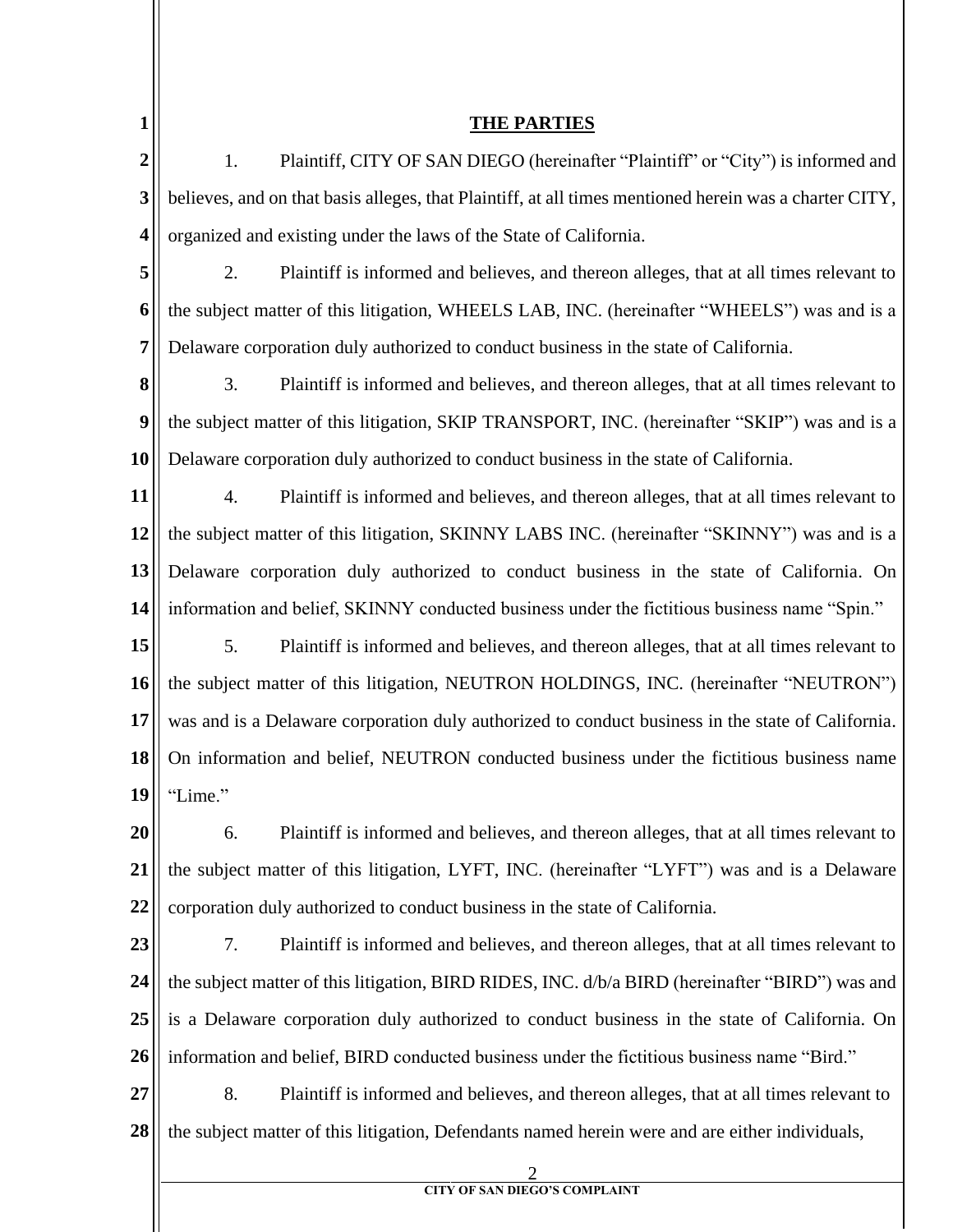**1 2** sole proprietorships, partnerships, registered professionals, corporations or other legal entities which were licensed to do and were doing business in the County of San Diego, State of California.

**3 4 5 6 7 8 9** 9. The true names and capacities of Defendants DOES 1 to 50, inclusive, whether individual, corporate, associate, or otherwise, are presently unknown to Plaintiff, who, therefore, sues said Defendants by such fictitious names. Plaintiff is informed and believes, and based thereon alleges DOES 1 to 50, and each of them, proximately caused Plaintiff's damages as alleged herein, and are liable for the causes of action alleged. Plaintiff will amend this Complaint to show their true names and capacities when the same have been ascertained, in accordance with California Code of Civil Procedure section 474.

**10 11 12 13 14 15** 10. Plaintiff is informed and believes, and thereon alleges Defendants, and each of them, including those described herein as DOES, were at all times herein mentioned the employees, agents, representatives, joint venturers, and/or partners of Defendants, and in doing the things hereinafter alleged, were acting within the purpose, course, and scope of such agency, employment, joint venture, partner relationship, and with the permission, consent, and ratification of Defendants.

**16**

### **JURISDICTION**

**17 18 19** 11. This Court has personal jurisdiction over the Defendants, and each of them, as they were at all relevant times hereinafter mentioned engaged in business in the State of California and the County of San Diego.

**20 21 22** 12. Further, this action arises from claims of breach of contract and for declaratory judgment arising from a dispute relating to agreements entered into in the State of California and business operations in the County of San Diego.

**23**

### **THE CONTRACTS**

**24 25 26 27 28** 13. Defendants, and each of them, entered into separate agreements with Plaintiff. Specifically, each Defendant submitted a Shared Mobility Device Application (hereinafter "Application") to Plaintiff seeking permits for operations relating to shared mobility devices, commonly referred to as "electric scooters," in the City of San Diego. Defendants, upon receipt of approval from Plaintiff, were permitted to operate and provide the public with dockless electric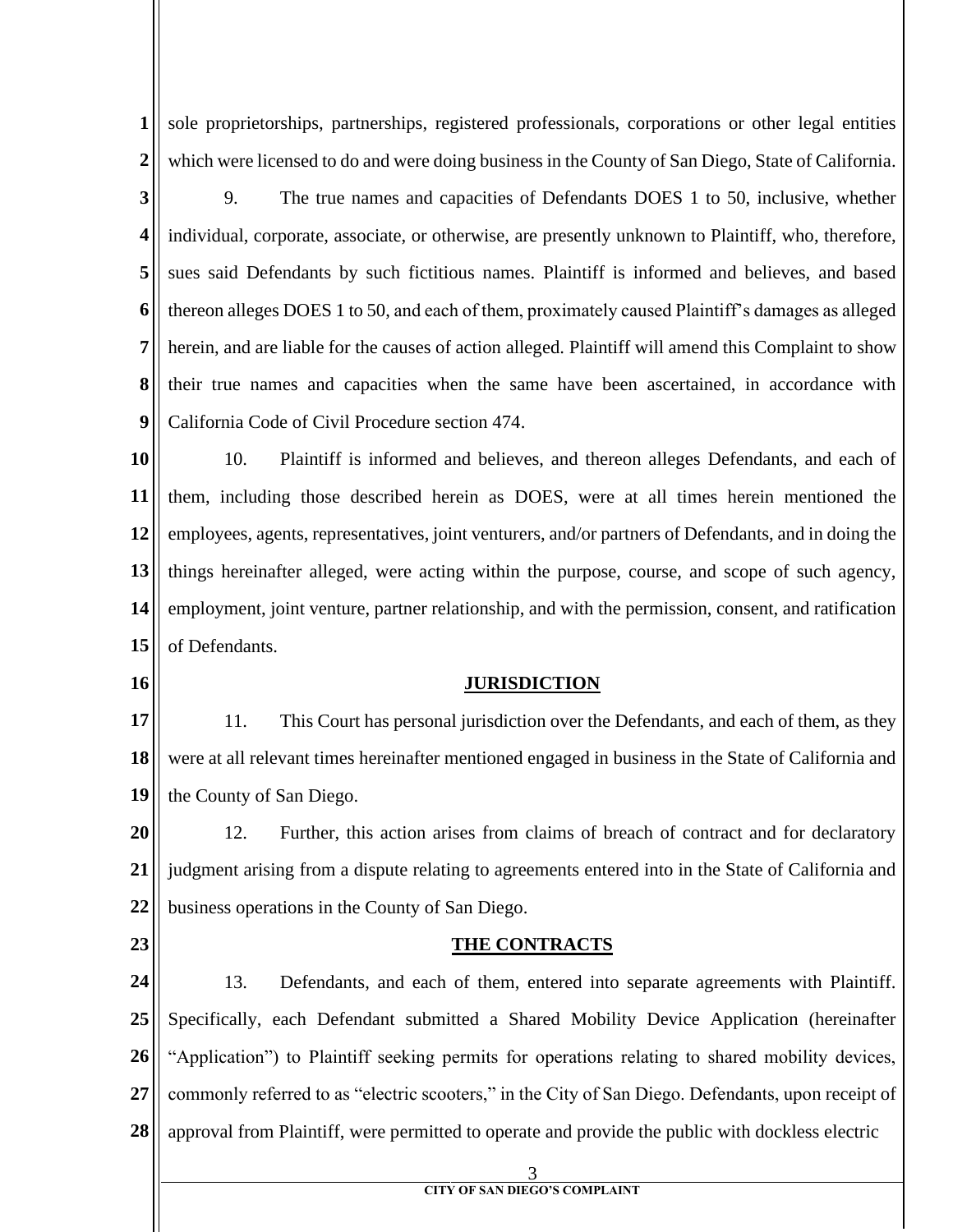| 1              | scooters and/or bicycles for rent and use.                                                                                                                                                       |  |  |
|----------------|--------------------------------------------------------------------------------------------------------------------------------------------------------------------------------------------------|--|--|
| $\overline{2}$ | 14.<br>As a condition of the permits sought, Defendants, and each of them, agreed to and                                                                                                         |  |  |
| 3              | executed identical Indemnification Agreements, which were a part of the Applications submitted                                                                                                   |  |  |
| 4              | by each Defendant.                                                                                                                                                                               |  |  |
| 5              | 15.<br>The Indemnification Agreements provide in relevant part:                                                                                                                                  |  |  |
| 6              |                                                                                                                                                                                                  |  |  |
| 7              | A. GENERAL<br>As a condition of this Permit, Operator agrees to defend, indemnify, and hold harmless the                                                                                         |  |  |
| 8              | City, its officers, elected or appointed officials, employees, agents, and volunteers from<br>and against any and all claims, damages, losses, expenses, fines, penalties, judgments,            |  |  |
| 9              | demands, and defense costs (including, without limitation, actual, direct, out- of-pocket<br>costs and expenses, and amounts paid in compromise, settlement, or judgment, and                    |  |  |
| 10             | reasonable legal fees arising from any claim or litigation of every kind or nature or liability<br>of any kind or nature including civil, criminal, administrative or investigative) arising out |  |  |
| 11             | of, in connection with, or which are in any way related to, the City's issuance of or decision<br>to approve the Permit, the process used by the City in making decisions, the Operator's        |  |  |
| 12             | (including its officers, managers, employees, Operators, agents, and volunteers) business<br>conduct and operations, any violation of any laws by the Operator (including its officers,          |  |  |
| 13             | managers, employees, Operators, agents, and volunteers) or its users, or any bodily injury<br>including death or damage to property arising out of or in connection with any use, misuse,        |  |  |
| 14             | placement or misplacement, including but not limited to placement or misplacement<br>resulting in alleged violations of the Americans with Disabilities Act (ADA), of Operator's                 |  |  |
| 15             | device, property or equipment by any person, except such loss or damage which was caused<br>by the sole willful misconduct of the City. Operator will conduct all defenses pursuant to           |  |  |
| 16             | this Agreement at Operator's sole cost and expense, and City shall reasonably approve<br>selection of the counsel to represent City as proposed by Operator. This Agreement shall                |  |  |
| 17             | apply to all claims and liability regardless of whether any insurance of Operator, its<br>affiliates or other parties are applicable thereto. The policy limits of any insurance of              |  |  |
| 18             | Operator, its affiliates or other parties are not a limitation upon the obligation of Operator,<br>including without limitation, the amount of indemnification to be provided by Operator.       |  |  |
| 19             | The provisions of this Agreement shall survive the termination of the Permit.                                                                                                                    |  |  |
| 20             | 16.<br>WHEELS submitted its executed Application on July 9, 2019. A true and accurate                                                                                                            |  |  |
| 21             | copy of WHEELS' Application is attached hereto as Exhibit 1.                                                                                                                                     |  |  |
| 22             | 17.<br>WHEELS submitted a renewal Application on January 8, 2020. A true and accurate                                                                                                            |  |  |
| 23             | copy of WHEELS' renewal Application is attached hereto as Exhibit 2.                                                                                                                             |  |  |
| 24             | 18.<br>SKIP submitted its executed Application on June 26, 2019. A true and accurate                                                                                                             |  |  |
| 25             | copy of SKIP's Application is attached hereto as Exhibit 3.                                                                                                                                      |  |  |
| 26             | 19.<br>SKINNY submitted its executed Application on June 17, 2019. A true and accurate                                                                                                           |  |  |
| 27             | copy of SKINNY's Application is attached hereto as Exhibit 4.                                                                                                                                    |  |  |
| 28             | $/\!/ \!/$                                                                                                                                                                                       |  |  |
|                | <b>CITY OF SAN DIEGO'S COMPLAINT</b>                                                                                                                                                             |  |  |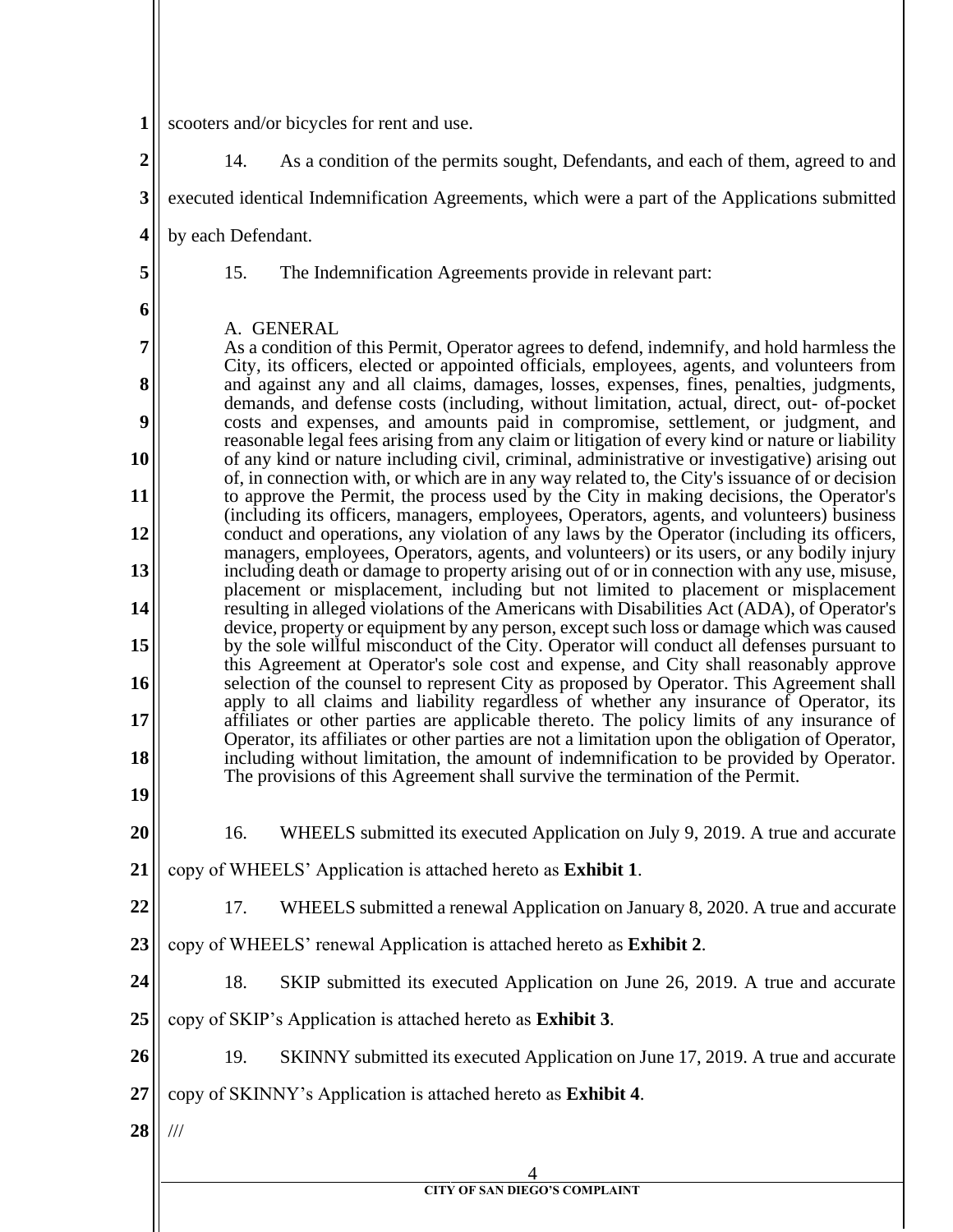| 1                | SKINNY submitted a renewal Application on January 16, 2020. A true and accurate<br>20.                 |                                                                                               |
|------------------|--------------------------------------------------------------------------------------------------------|-----------------------------------------------------------------------------------------------|
| $\boldsymbol{2}$ | copy of SKINNY's renewal Application is attached hereto as Exhibit 5.                                  |                                                                                               |
| 3                | 21.                                                                                                    | NEUTRON submitted its executed Application on June 27, 2019. A true and                       |
| 4                | accurate copy of NEUTRON's Application is attached hereto as Exhibit 6.                                |                                                                                               |
| 5                | 22.                                                                                                    | LYFT submitted its executed Application on July 1, 2019. A true and accurate copy             |
| 6                | of LYFT's Application is attached hereto as Exhibit 7.                                                 |                                                                                               |
| 7                | 23.                                                                                                    | LYFT submitted a renewal Application on January 16, 2020. A true and accurate                 |
| 8                | copy of LYFT's renewal Application is attached hereto as Exhibit 8.                                    |                                                                                               |
| 9                | 24.                                                                                                    | BIRD submitted its executed Application on June 21, 2019. A true and accurate                 |
| 10               | copy of BIRD's Application is attached hereto as Exhibit 9.                                            |                                                                                               |
| 11               | 25.                                                                                                    | BIRD submitted a renewal Application on January 24, 2020. A true and accurate                 |
| 12               |                                                                                                        | copy of BIRD's renewal Application is attached hereto as Exhibit 10.                          |
| 13               |                                                                                                        | <b>THE UNDERLYING ACTION</b>                                                                  |
| 14               | 26.                                                                                                    | On or about January 9, 2019, putative class plaintiffs Alex Montoya, Rex Shirley,             |
| 15               | Philip Pressel, and Aaron Gresson, individually, and on behalf of all others similarly situated, filed |                                                                                               |
| 16               |                                                                                                        | a Class Action Complaint against Plaintiff, among other defendants (the "Underlying Action."  |
| 17               | 27.                                                                                                    | On or about April 15, 2020, the putative class filed its operative Second Amended             |
| 18               |                                                                                                        | Complaint in the Underlying Action, asserting causes of action for alleged violations of:     |
| 19               |                                                                                                        | 42 U.S.C. § 12101 et seq. [The Americans with Disabilities Act];<br>a.                        |
| 20               |                                                                                                        | 29 U.S.C. § 794 et seq. [Section 504 of the Rehabilitation Act];<br>b.                        |
| 21               |                                                                                                        | California Civil Code § 54 et seq. [California Disabled Persons Act];<br>c.                   |
| 22               |                                                                                                        | California Civil Code § 51 et seq. [Unruh Civil Rights Act];<br>d.                            |
| 23               |                                                                                                        | California Government Code § 4450 et seq.; and<br>e.                                          |
| 24               |                                                                                                        | f.<br>California Government Code § 11135 et seq.                                              |
| 25               |                                                                                                        | A true and accurate copy of the Second Amended Complaint in the Underlying Action is attached |
| 26               | hereto as Exhibit 11.                                                                                  |                                                                                               |
| 27               | 28.                                                                                                    | The claims in the Underlying Action arise wholly out of the operations of                     |
| 28               |                                                                                                        | Defendants, including but not limited to the placement or misplacement of Shared Mobility     |
|                  |                                                                                                        | 5<br><b>CITY OF SAN DIEGO'S COMPLAINT</b>                                                     |
|                  |                                                                                                        |                                                                                               |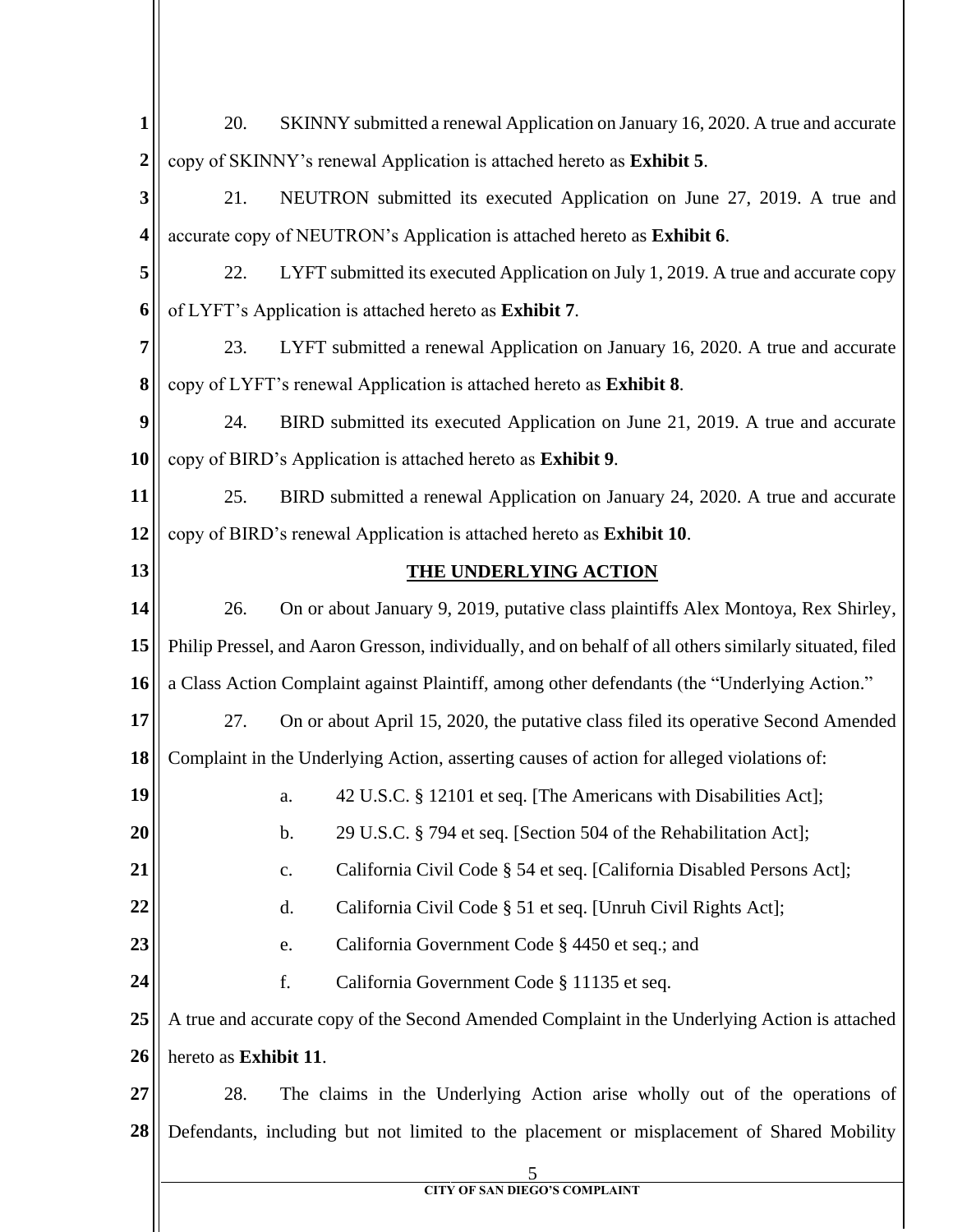**1 2** devices, such as electric scooters, resulting in alleged violations of the Americans with Disabilities Act ("ADA"), among other statutes.

**3 4 5 6** 29. Specifically, the putative class has alleged the "onslaught of dockless vehicles" has resulted in "[p]ersons with mobility impairments, including people who use wheelchairs or walkers, and people with significant visual impairments [to be] denied their right to travel freely and safely on our public walkways." See Exhibit 11, at ¶ 1.

**7 8 9 10** 30. The class asserts riders are leaving the dockless vehicles in walkways, sidewalks, curb ramps at intersections, points of ingress and egress, and other rights of way. Further, the class alleges riders operate the Shared Mobility Devices, including specifically electric scooters, on the sidewalks, thus posing a danger to the public and prohibiting safe pedestrian access and use.

**11 12 13 14 15 16 17 18 19** 31. The class asserts the City of San Diego has failed to adequately maintain the system of sidewalks, crosswalks, curb ramps, transit stops, pedestrian crossings and other walkways, by allowing dockless vehicles to proliferate unchecked throughout San Diego and to block safe and equal access for people with disabilities who reside in the City. Specifically, the class alleges, "[t]o continue appropriating and re-purposing the City of San Diego's sidewalks, crosswalks, transit stops, curb ramps, pedestrian crossings, dockless vehicle companies hire independent contractors to tend to stage, recover, and return the dockless vehicles to the system of public sidewalks, crosswalks, transit stops, curb ramps, pedestrian crossings and other walkways." See Exhibit 11, at ¶ 27.

**20 21** 32. The class claims in the Underlying Action are directly related to, arising out of, and a result of the business operations and acts and/or omissions of the Defendants.

**22 23 24** 33. In an effort to address the claims of the putative class and the public, Plaintiff City drafted regulations to address the Shared Mobility Device issues in early 2019, which went into effect in mid-2019.

**25 26 27** 34. In early 2020, the emergence of the COVID pandemic and subsequent stay-home orders and public safety concerns resulted in a substantial reduction of Shared Mobility Device usage in the City.

**28** ///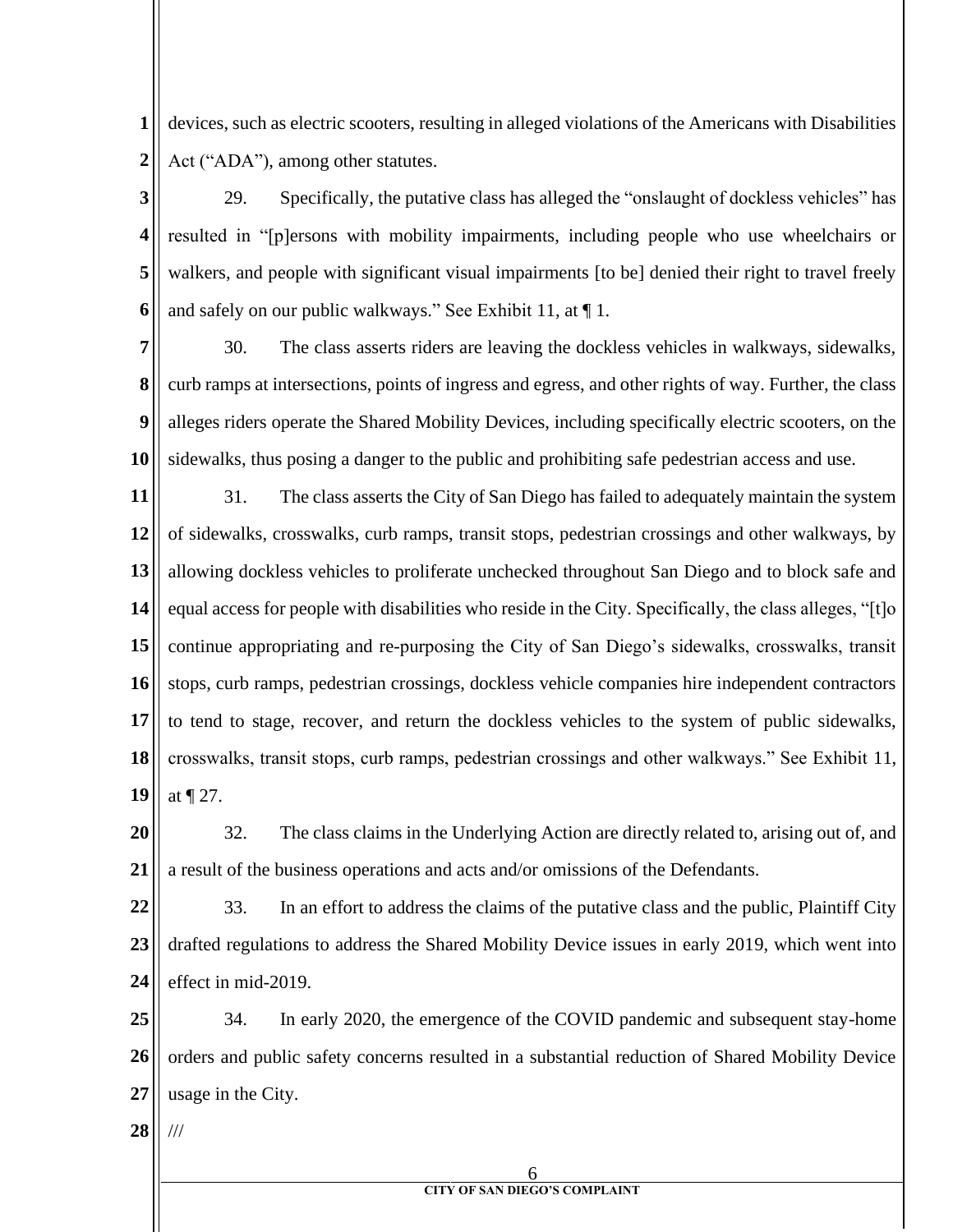**1 2 3 4 5 6** 35. As the pandemic has progressed, and the population has begun to return to normal activities, the number of Shared Mobility Devices has once again proliferated across the City. Consequently, significant numbers of complaints are being submitted by the public to Plaintiff regarding the Shared Mobility Devices, in line with the claims asserted by the putative class, including through the use of a service and application known as "Get It Done," which permits anyone to submit a complaint or report to the City.

**7 8** 36. Complaints and reports received by the Plaintiff City through the Get It Done program have been forwarded to Defendants.

**9 10 11** 37. The Defendants have not modified their operations and practices to address the foregoing issues, and their acts and/or omissions continue to create potential liability exposures as to Plaintiff City.

**12**

## **TENDER OF DEFENSE AND INDEMNITY TO DEFENDANTS**

**13 14 15** 38. On June 10, 2021, Plaintiff tendered the Underlying Action to each Defendant in this matter, seeking a defense and indemnity pursuant to the Indemnification Provisions executed by each Defendant.

**16 17** 39. To date, no Defendant has agreed to defend and/or indemnify Plaintiff for the claims asserted in the Underlying Action arising from Defendants' operations.

**18 19 20 21 22 23 24** 40. Whether a duty to defend arises under an indemnity agreement is a matter of law for the court to decide, and the duty to defend the indemnitee from third party claims which are embraced by the indemnity agreement arises immediately upon the proper tender of defense, and thus before the litigation has determined whether indemnity is actually owed. *See Crawford v. Weather Shield Mfg., Inc*. (2008) 44 Cal.4th 541. The duty to defend is a separate, distinct, and independent duty from the duty to indemnify or hold the Plaintiff City harmless, and is a broader obligation as set forth and dictated by the court in *Crawford*.

**25 26 27 28** 41. The scope of the Indemnification Provision, executed by each Defendant, includes the use, misuse, placement, misplacement, and/or the discarding of devices for which the Underlying Action is predicated arising out of Defendants' business operations renting Shared Mobility Devices to the public.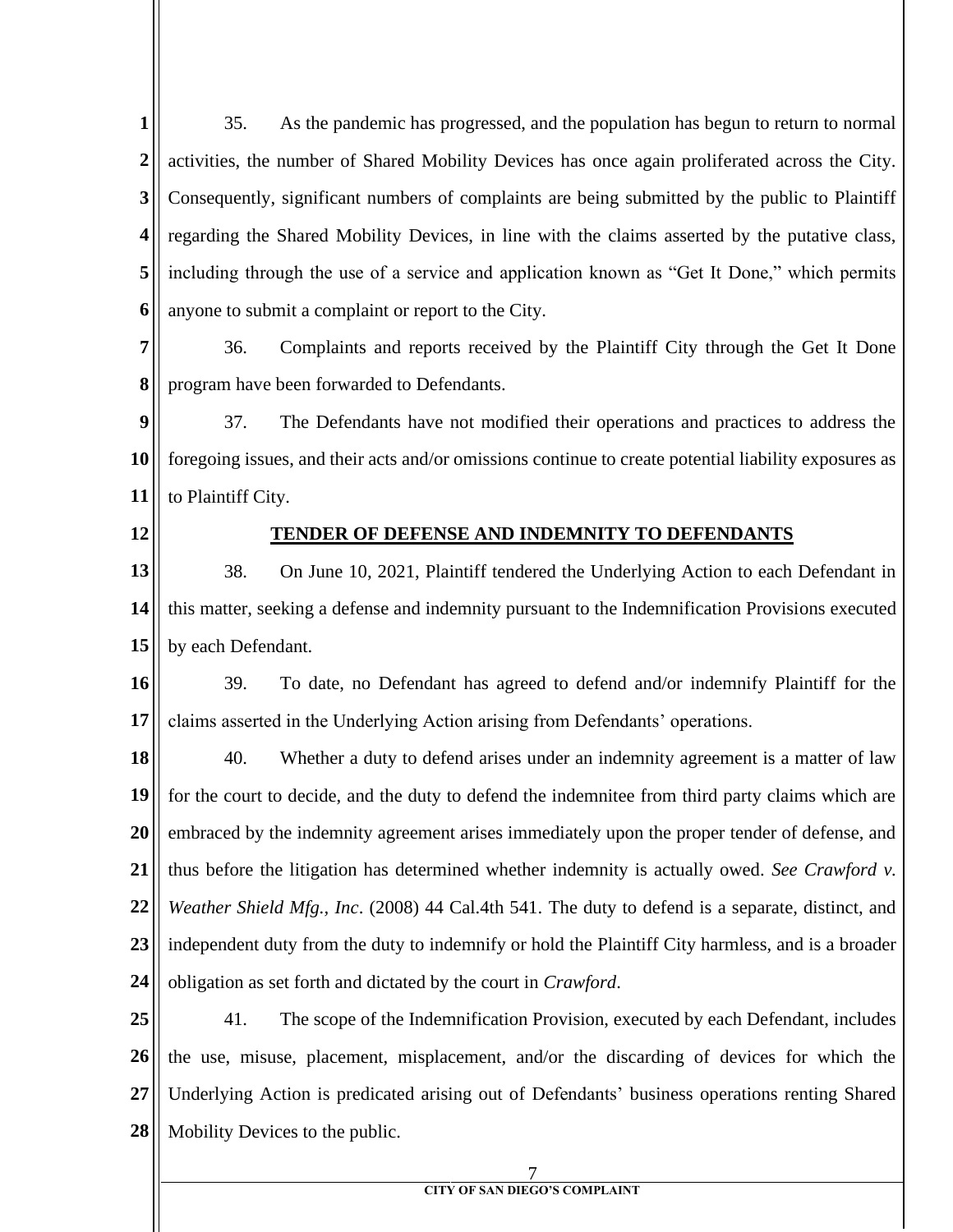8 **CITY OF SAN DIEGO'S COMPLAINT 1 2 3 4 5 6 7 8 9 10 11 12 13 14 15 16 17 18 19 20 21 22 23 24 25 26 27 28** 42. Based on the express indemnity provision, which clearly and unambiguously states Defendants will defend, indemnify, and hold harmless Plaintiff City from any and all claims arising out of, in connection with, or in any way related to the Defendants' business conduct and operations including alleged violations of the Americans with Disabilities Act (ADA), Defendants must assume the defense costs of Plaintiff City and indemnify Plaintiff City in connection with the Underlying Action. **FIRST CAUSE OF ACTION Breach of Contract – Failure to Defend (Against All Defendants and DOES 1 through 50)** 43. Plaintiff repeats, re-alleges, and incorporates by this reference each and all of the allegations contained in this Complaint. 44. As set forth above, Defendants, pursuant to an express Indemnification Provision agreed to and executed by each Defendant, agreed to immediately defend, indemnify, and hold harmless Plaintiff City from claims asserted against Plaintiff City arising out of, in connection with, or in any way related to the Defendants' business conduct and operations. 45. On or about January 9, 2019, putative class plaintiffs Alex Montoya, Rex Shirley, Philip Pressel, and Aaron Gresson, individually, and on behalf of all other similarly situated, filed their initial class action complaint against City, among other defendants, in the Underlying Action. A Second Amended Complaint was filed on April 15, 2020. 46. The claims in the Underlying Action arise wholly out of the operations of Defendants, including but not limited to the placement or misplacement of Shared Mobility devices, such as electric scooters, resulting in alleged violations of the Americans with Disabilities Act ("ADA"). 47. The Underlying Action class plaintiffs asserted numerous causes of action arising wholly out of the operations of Defendants, including but not limited to the placement or misplacement of Shared Mobility Devices resulting in alleged violations of the Americans with Disabilities Act ("ADA"), Section 504 of the Rehabilitation Act, the California Disabled Persons Act, Unruh Civil Rights Act, California Government Code Section 4450 *et seq.*, and California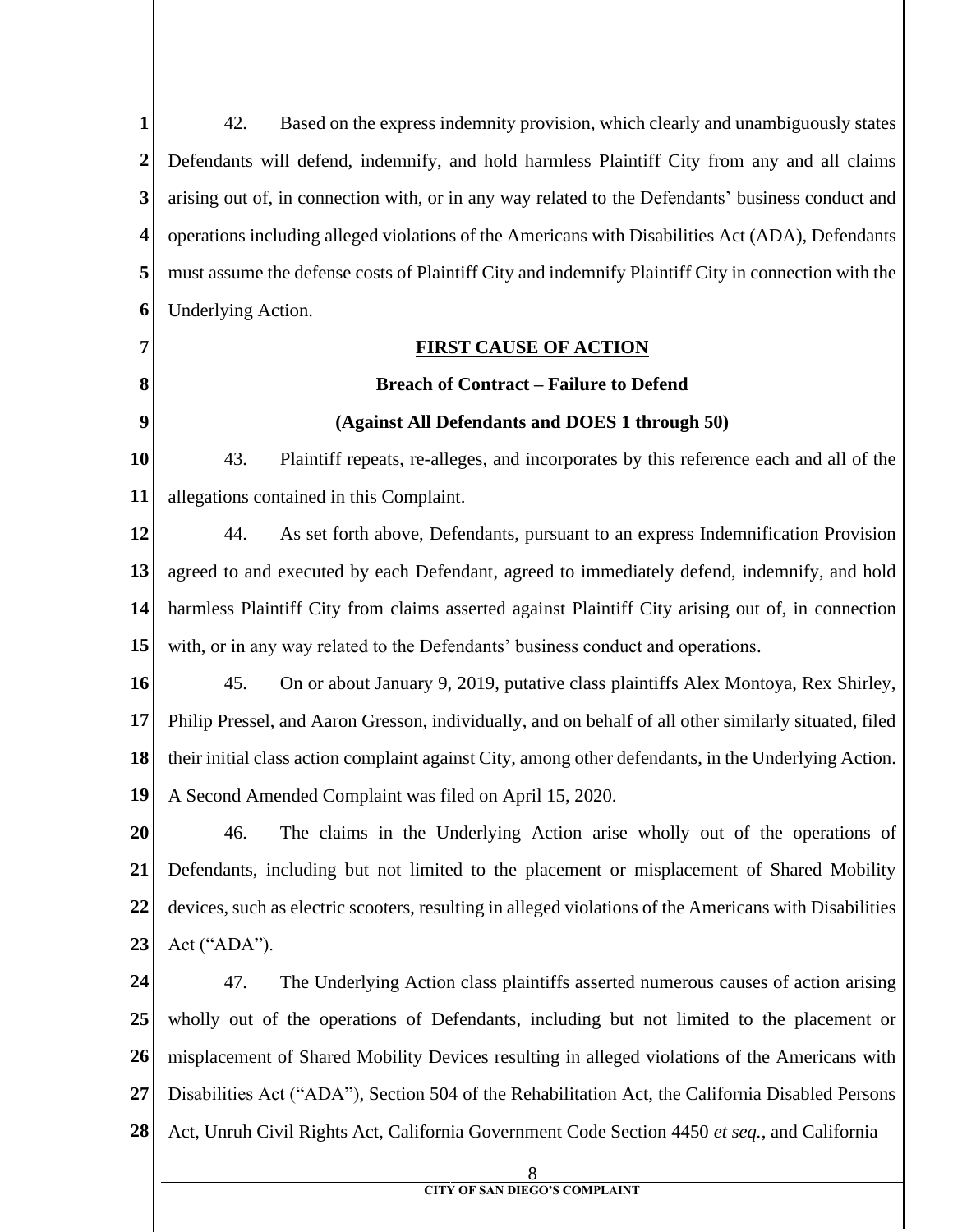**1** Government Code Section 11135 *et seq.*

**2 3** 48. The Underlying Action claims are irrefutably based on the operations of Defendants relating to Shared Mobility Devices.

**4 5 6** 49. The scope of the duty to defend with respect to the Underlying Action arises from the operations of the Defendants for which the Plaintiff City faces potential liability in the Underlying Action.

**7 8** 50. Plaintiff duly tendered defense of the Underlying Action to Defendants, and each of them.

**9 10 11** 51. Defendants have not agreed to participate in the defense of Plaintiff City in the Underlying Action as required by the Indemnification Provision executed by each Defendant by refusing to provide any defense or agreement to indemnify in response to Plaintiff's tender.

**12 13 14 15** 52. Under California law, Plaintiff City is entitled to a defense from Defendants with respect to the duties owed to Plaintiff City under the express Indemnification Provisions. To date, in breach of the express terms of the Indemnification Provisions, Defendants have not paid any money toward Plaintiff City's defense.

**16 17 18** 53. By reason of Defendants' refusal to immediately and fully defend Plaintiff pursuant to the express obligation to do so in the Applications, Defendants have breached their written agreements under which Plaintiff was entitled to a defense and indemnity.

**19 20 21 22** 54. As a direct and proximate result of Defendants' breaches of their contractual duties and in mitigation of Plaintiff's own damages, Plaintiff incurred and continues to incur substantial attorneys' fees and costs, experts' fees and costs, and other expenses in defense of the Underlying Action in an amount within the jurisdictional limits of this Court, according to proof.

**23 24**

**25**

# **SECOND CAUSE OF ACTION**

# **Breach of Contract – Failure to Settle/Indemnify**

# **(Against All Defendants and DOES 1 through 50)**

**26 27** 55. Plaintiff repeats, re-alleges, and incorporates by reference all of the previous allegations contained in this Complaint as though fully set forth herein.

**28** ///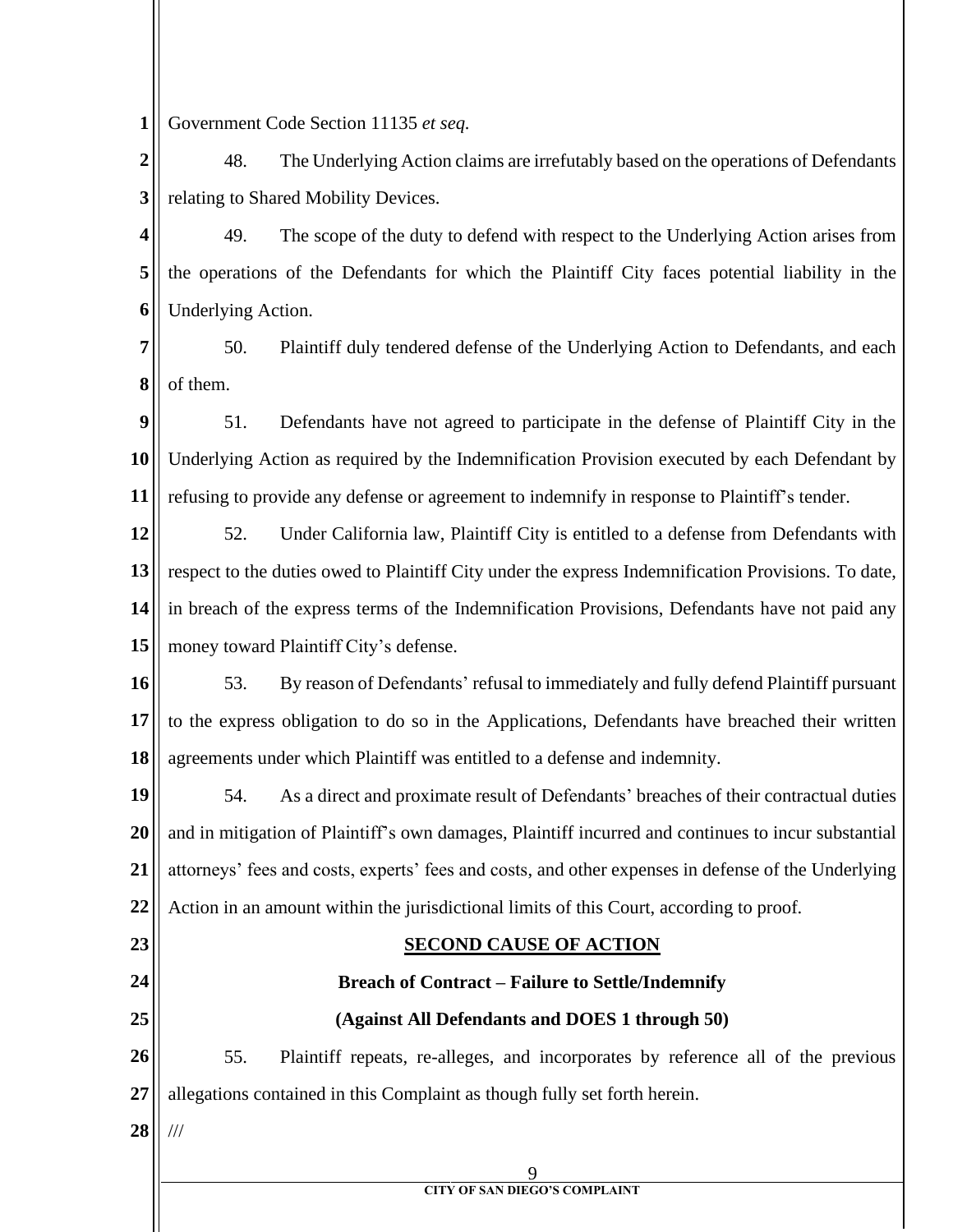**1 2 3 4** 56. As set forth above, Defendants, pursuant to an express Indemnification Provision agreed to and executed by each Defendant, agreed to immediately defend, indemnify, and hold harmless Plaintiff City from claims asserted against Plaintiff City arising out of, in connection with, or in any way related to the Defendants' business conduct and operations.

**5 6 7 8 9 10** 57. The Underlying Action class plaintiffs asserted numerous causes of action arising wholly out of the operations of Defendants, including but not limited to the placement or misplacement of Shared Mobility Devices resulting in alleged violations of the Americans with Disabilities Act ("ADA"), Section 504 of the Rehabilitation Act, the California Disabled Persons Act, Unruh Civil Rights Act, California Government Code Section 4450 *et seq.*, and California Government Code Section 11135 *et seq.*

**11 12 13 14** 58. Plaintiff duly tendered defense of the Underlying Action to Defendants, and each of them. However, Defendants have not agreed to participate in the defense of Plaintiff City in the Underlying Action as required by the Indemnification Provision executed by each Defendant by refusing to provide any defense or agreement to indemnify in response to Plaintiff's tender.

**15 16 17 18 19** 59. Under California law, Plaintiff is entitled to a defense and indemnity for the Underlying Action from Defendants with respect to the duties owed to Plaintiff under the Indemnification Provisions executed by Defendants. To date, in breach of the express terms of the Applications, Defendants have refused to provide a defense, contribute to any settlement, and have not paid any indemnity money to Plaintiff.

**20 21 22 23** 60. By reason of Defendants' refusal to settle or pay indemnity money on behalf of Plaintiff City pursuant to the express obligation to do so in the Indemnification Provisions executed by Defendants, and each of them, Defendants have breached their written agreements under which Plaintiff City was entitled to indemnification for the Underlying Action.

- **24 25 26 27 28** 61. As a direct and proximate result of Defendants' breaches of their contractual duties, Plaintiff City has been damaged in an amount presently unknown, but to be established at the time of trial, according to proof, including but not limited to any damages awarded the putative class against the City, the costs of enacting any injunctive relief or other acts ordered by the Court, attorneys' fees awarded to the putative class counsel whether under statute or contract, and fines
	- 10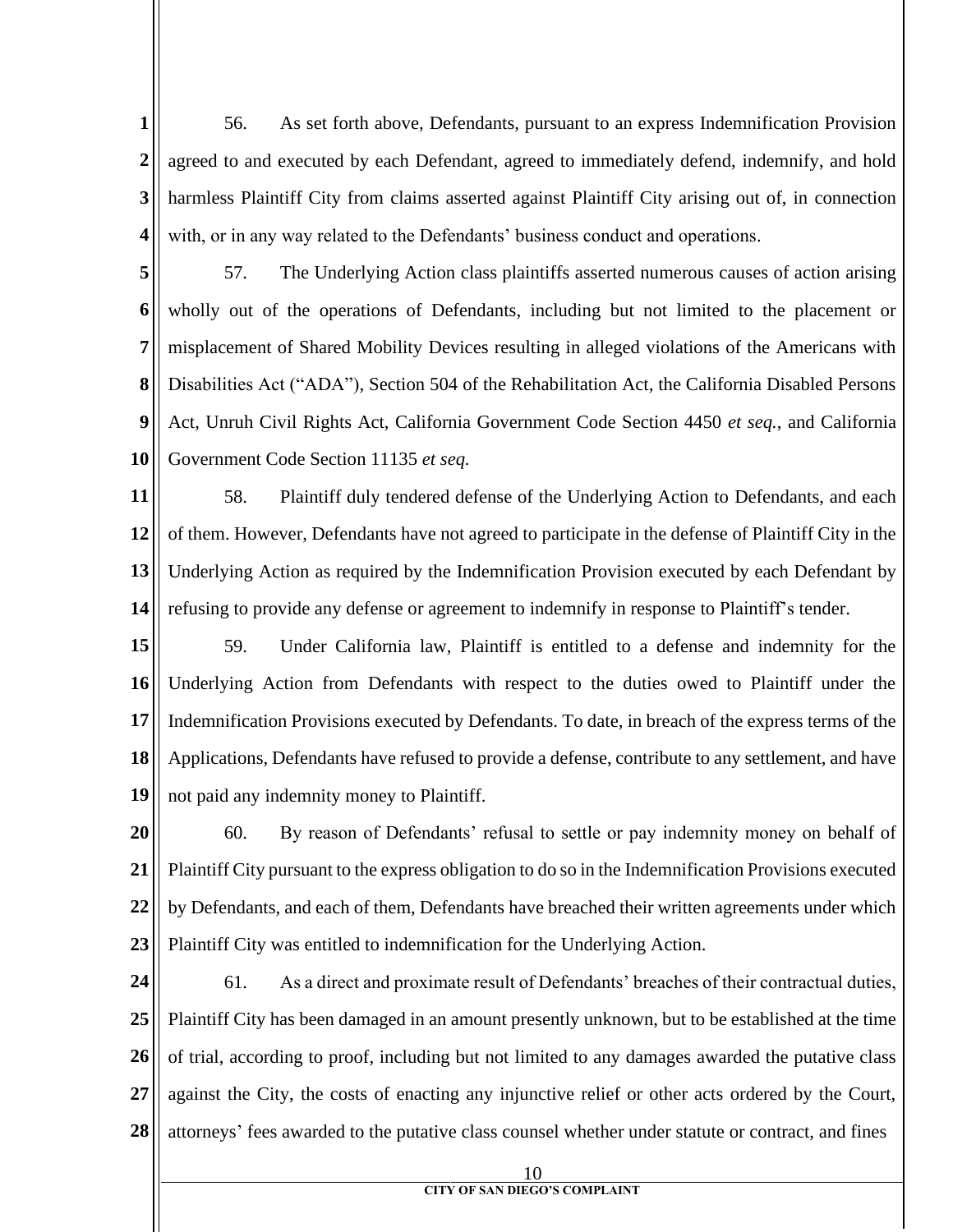11 **1 2 3 4 5 6 7 8 9 10 11 12 13 14 15 16 17 18 19 20 21 22 23 24 25 26 27 28** and/or penalties assessed against the City. **THIRD CAUSE OF ACTION Declaratory Relief (Against All Defendants and DOES 1 through 50)** 62. Plaintiff repeats, re-alleges and incorporates by this reference each and all of the allegations contained in this Complaint. 63. As set forth above, Defendants, pursuant to an express Indemnification Provision agreed to and executed by each Defendant, agreed to immediately defend, indemnify, and hold harmless Plaintiff City from claims asserted against Plaintiff City arising out of, in connection with, or in any way related to the Defendants' business conduct and operations. 64. The Underlying Action class plaintiffs asserted numerous causes of action arising wholly out of the operations of Defendants, including but not limited to the placement or misplacement of Shared Mobility Devices resulting in alleged violations of the Americans with Disabilities Act ("ADA"), Section 504 of the Rehabilitation Act, the California Disabled Persons Act, Unruh Civil Rights Act, California Government Code Section 4450 *et seq.*, and California Government Code Section 11135 *et seq.* 65. Plaintiff duly tendered the Underlying Action to Defendants. However, Defendants refused to immediately and fully defend Plaintiff City or to agree to indemnify Plaintiff City. 66. A dispute has arisen between Plaintiff and Defendants in that Plaintiff contends that Defendants were obligated to immediately and fully defend Plaintiff in the Underlying Action pursuant to the Applications and express Indemnification Provisions therein which were agreed to and executed by each Defendant. Plaintiff is informed and believes and thereon alleges that Defendants unreasonably contend otherwise. 67. A dispute has arisen between Plaintiff and Defendants in that Plaintiff contends that Defendants were obligated to indemnify Plaintiff in the Underlying Action pursuant to the Applications and express Indemnification Provisions therein which were agreed to and executed by each Defendant. Plaintiff is informed and believes and thereon alleges that Defendants unreasonably contend otherwise.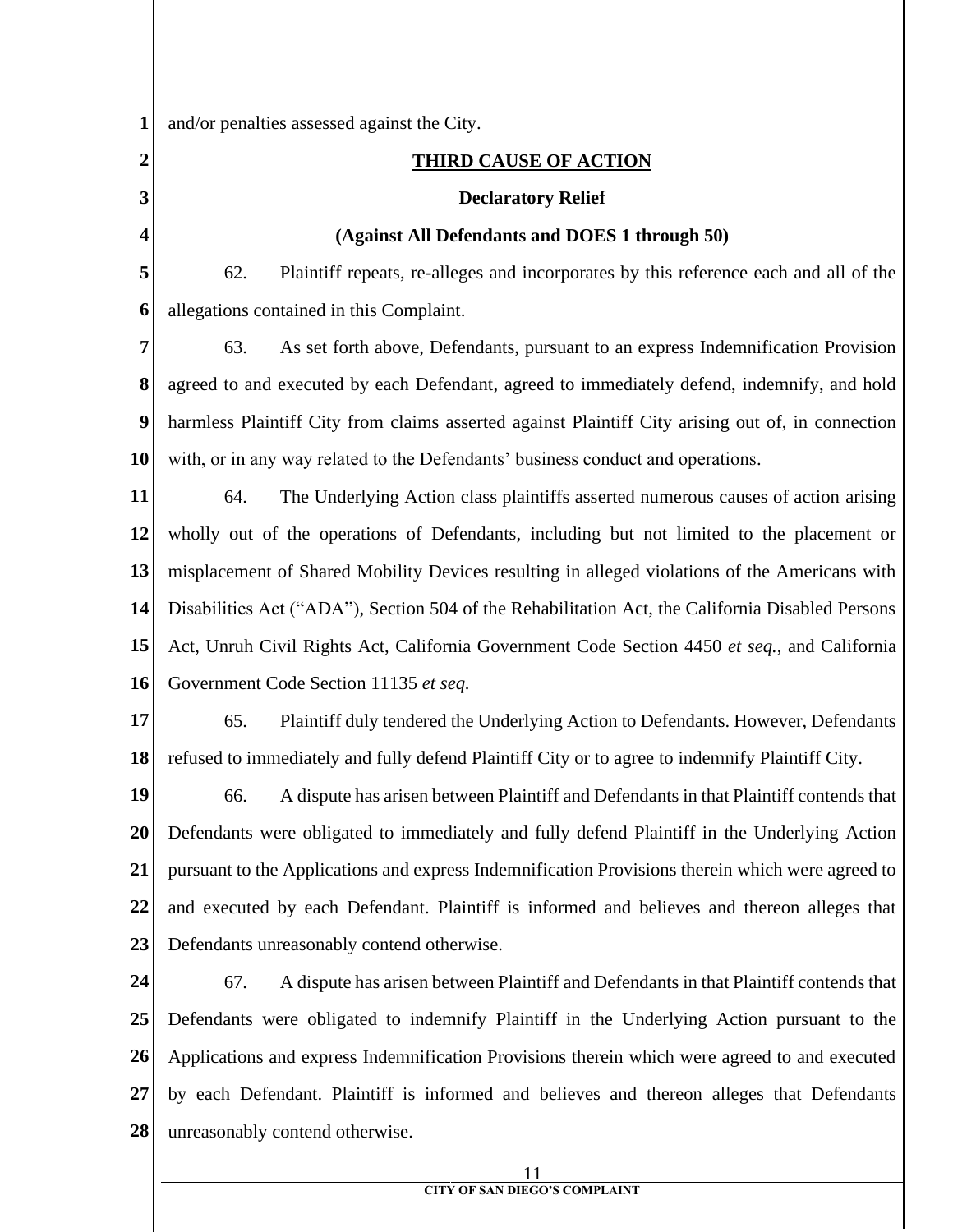| 1              | 68.                                                                                            | An actual controversy exists between Plaintiff and Defendants regarding the duties            |  |
|----------------|------------------------------------------------------------------------------------------------|-----------------------------------------------------------------------------------------------|--|
| $\overline{2}$ | of Defendants to defend and indemnify Plaintiff in the Underlying Action pursuant to the       |                                                                                               |  |
| 3              | Applications and express Indemnification Provisions therein. Plaintiff contends and Defendants |                                                                                               |  |
| 4              | dispute the following:                                                                         |                                                                                               |  |
| 5              | a.                                                                                             | Defendants have the duty to defend Plaintiff in the Underlying Action based on the            |  |
| 6              |                                                                                                | express Indemnification Provisions executed by each Defendant;                                |  |
| 7              | $\mathbf{b}$ .                                                                                 | Defendants have the duty to indemnify Plaintiff in the Underlying Action based on             |  |
| 8              |                                                                                                | the express Indemnification Provisions executed by each Defendant;                            |  |
| 9              | $C_{\bullet}$                                                                                  | The putative class in the Underlying Action has asserted claims arising out of, in            |  |
| 10             |                                                                                                | connection with, or related to the Defendants' business conduct and operations;               |  |
| 11             | d.                                                                                             | Plaintiff's tender to Defendants for defense and indemnity of the Underlying Action           |  |
| 12             |                                                                                                | was timely, as additional complaints and reports from the public aligning with the            |  |
| 13             |                                                                                                | claims of the Underlying Action and relating specifically to the operations of                |  |
| 14             |                                                                                                | Defendants to the present date have been submitted to Plaintiff City following the            |  |
| 15             |                                                                                                | lifting of California's stay-home order arising out of the COVID pandemic;                    |  |
| 16             | e.                                                                                             | Defendants were not materially or substantially prejudiced by Plaintiff's alleged             |  |
| 17             |                                                                                                | delay in tendering the Underlying Action;                                                     |  |
| 18             | 69.                                                                                            | A declaratory judgment is necessary and appropriate to determine the rights and               |  |
| 19             |                                                                                                | duties of the parties under the insurance Policy.                                             |  |
| 20             |                                                                                                | <b>PRAYER</b>                                                                                 |  |
| 21             |                                                                                                | WHEREFORE, Plaintiff prays for judgment against Defendants as follows:                        |  |
| 22             | ON THE FIRST AND SECOND CAUSES OF ACTION                                                       |                                                                                               |  |
| 23             | 1.                                                                                             | For compensatory damages according to proof, but in an amount within the                      |  |
| 24             | jurisdiction of this Court;                                                                    |                                                                                               |  |
| 25             | 2.                                                                                             | For attorneys' fees and costs, according to proof;                                            |  |
| 26             |                                                                                                | <b>ON THE THIRD CAUSE OF ACTION</b>                                                           |  |
| 27             | 3.                                                                                             | For a declaratory judgment that Defendants have the duty to defend Plaintiff in the           |  |
| 28             |                                                                                                | Underlying Action based on the express Indemnification Provisions executed by each Defendant; |  |
|                |                                                                                                | 12<br><b>CITY OF SAN DIEGO'S COMPLAINT</b>                                                    |  |
|                |                                                                                                |                                                                                               |  |